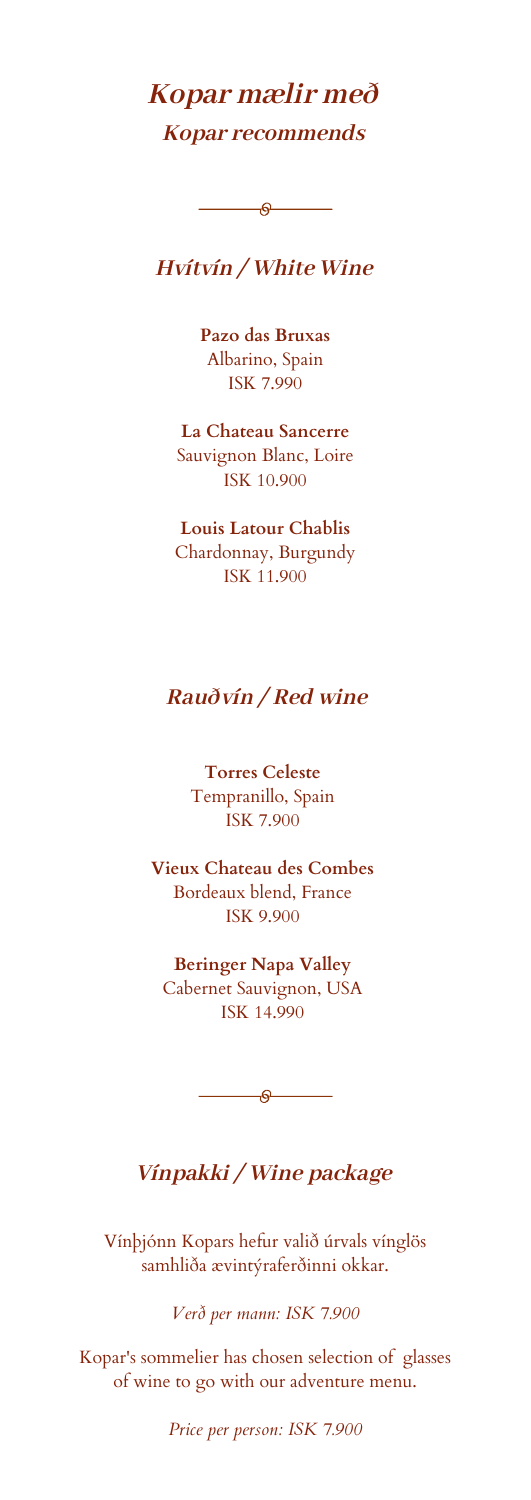### **Pfaff**

 $\Theta$ 

Pinot Gris, Alsace ISK 7.500

### **Cote Mas Blanc**

Chardonnay, Grenache Blanc, Chardonnay, Vermentino, Sauvignon Blanc, Langeaudoc ISK 6.500

### **Chateau de Santenay Vieille**

#### **Vigne**

Chardonnay, Burgundy ISK 9.900

### **LaChateau Sancerre**

Sauvignon Blanc, Loire ISK 10.900

### **Louis Latour Chablis**

Chardonnay, Burgundy ISK 11.900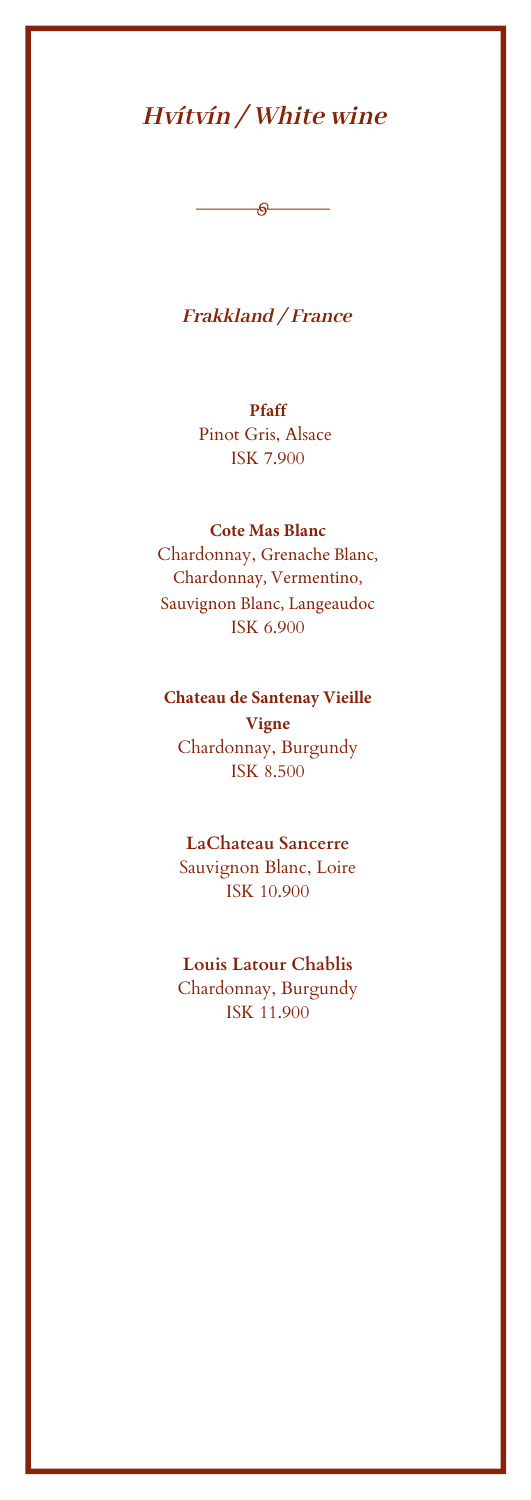# *Ítalía / Italy*

**Paolo Leo Pinot Grigio** Pinot Grigio, Puglia ISK 6.500

**Aldo Vajra Luigi Baudana Dragon**  Chardonnay, Sauvignon Blanc, Nascetta, Riesling, Piemonte ISK 8.900

## *Spánn / Spain*

 $\overline{\phantom{a}}$ 

**Val di Vid**  Verdejo, Rueda ISK 6.900

### **Gorka Izagirre G22**

Hondarrabi Zerratia, Bizkaiko Txakolina ISK 8.900

**Baigorri Blanco Fermento en Barrica**  Viura, Malvasia, Rioja ISK 8.900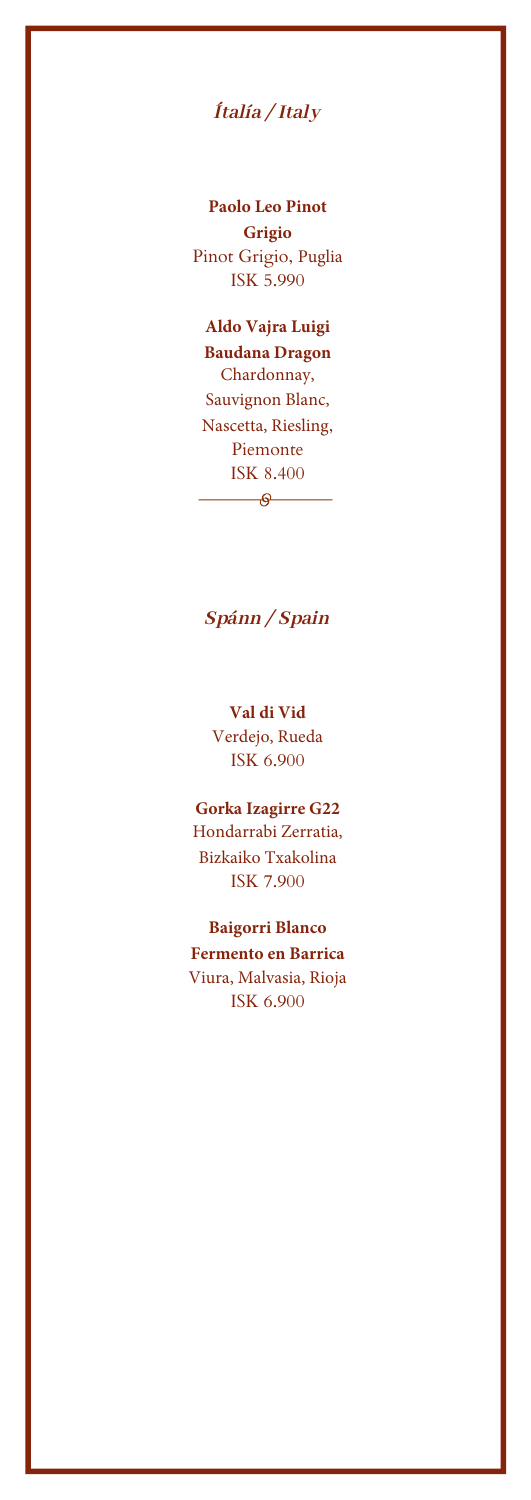*Nýja Sjáland / New Zealand*

**Matua** Sauvignon Blanc, Marlborough ISK 7.900

> **Loveblock**  Pinot Gris, Marlborough ISK 8.700

## *Bandaríkin / USA*

 $\overline{\phantom{a}}$ 

**Joel Gott**  Chardonnay, Napa Valley ISK 8.900

*Suður Afríka / South Africa*

 $\overline{\phantom{a}}$ 

**Kloof Street** Chenin Blanc, Swartland ISK 7.900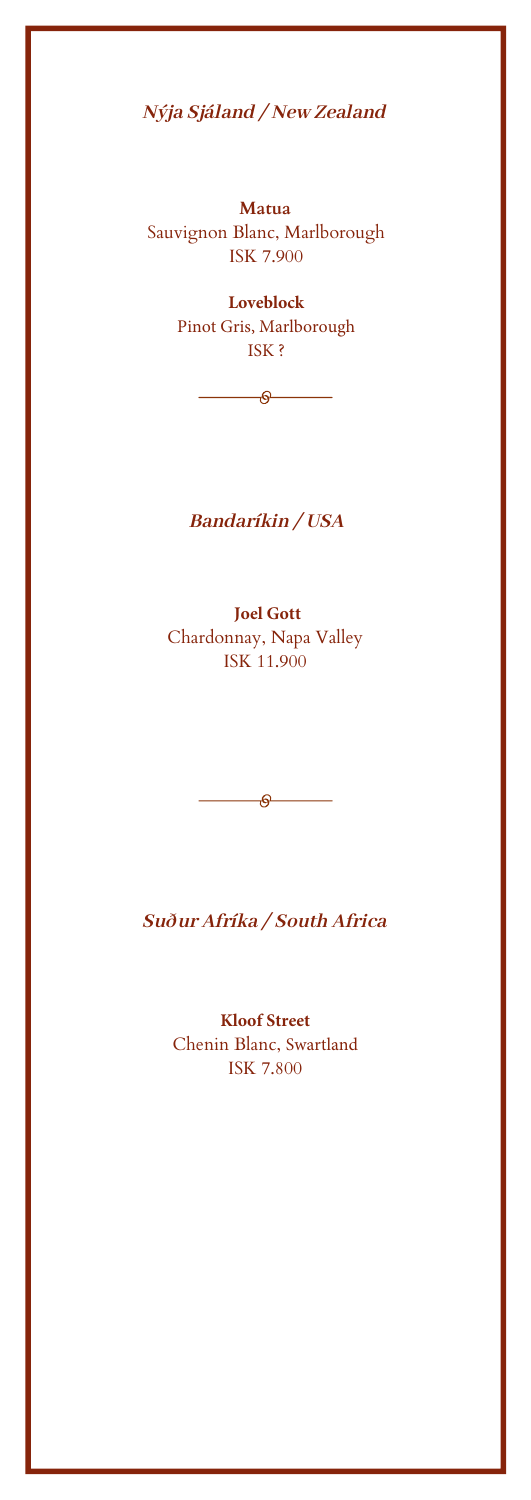# *Rauðvín / Red wine*

 $\overline{\phantom{a}}$ 

## *Frakkland / France*

**Vieux Chateau des Combes Grand Cru**  Bordeaux blend, Bordeaux ISK 9.900

#### **Cote Mas Rouge**

Syrah, Grenache, Langeaudoc ISK 6.500

**Louis Latour Beaune Rouge** Pinot Noir, Burgundy ISK 14.900

**Château de Santenay Mercurey 1er cru Les Puillets** Pinot Noir, Burgundy

ISK 14.900

**Chateau Pichon Longueville 2008 Grand Cru** Bordeaux ISK 59.990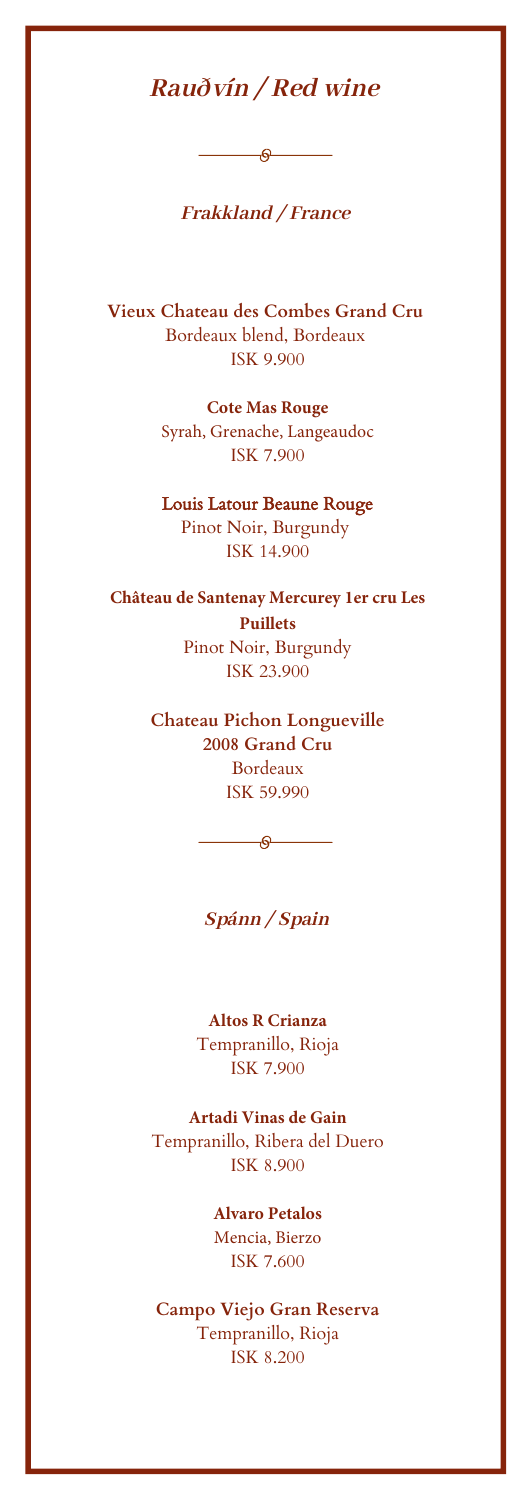## *Ítalía / Italy*

**Tommasi Ripasso** Corvina, Rondinella, Veneto ISK 9.900

**Brunello di Montalcino Casisano**  Sangiovese Grosso, Brunello, Toscana ISK 11.900

**Il Poggione Rosso di Toscana**  Sangiovese, Cabernet, Toscana ISK 7.500

**Cecchi Storia di Famiglia Chianti Classico** Cabernet/Merlot/Sangiovese

ISK 7.900

#### **Albe Barolo G.D Vajra**

Nebbiolo, Pietro Rinaldi/Piedmont ISK 17.900

**Pieropan Ruberpan Valpolicella Superiore**  Corvina/Rondinella, Valpolicella ISK 10.500

### *Chile*

 $\overline{\phantom{a}}$ 

**Cono Sur Organic** Cabernet,Carmenere, Colchagua Valley ISK 7.500

#### **Cono Sur Bicicleta Reserva**

Cabernet Sauvignon, Central Valley ISK 6.500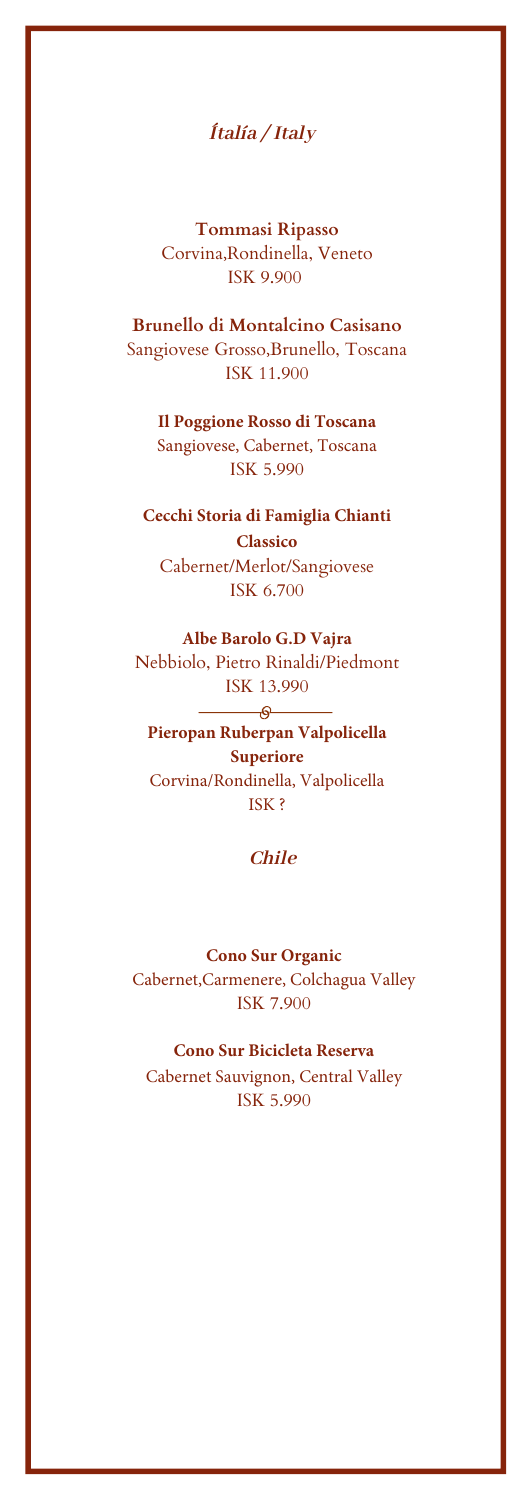### *Bandaríkin / USA*

**1000 Stories Zinfandel**  Zinfandel, California ISK 9.900

**Three Thieves**  Pinot Noir, Napa Valley ISK 7.900

**Joel Gott** Cabernet Sauvignon, Napa Valley ISK 9.900

*Spánn / Spain*

 $\overline{\phantom{a}}$ 

**Altos R Crianza**  Tempranillo, Rioja ISK 7.500

**Artadi Vinas de Gain**  Tempranillo, Ribera del Duero ISK12.500

> **Alvaro Petalos** Mencia, Bierzo ISK 9.900

**Campo Viejo Gran Reserva** Tempranillo, Rioja ISK 8.200